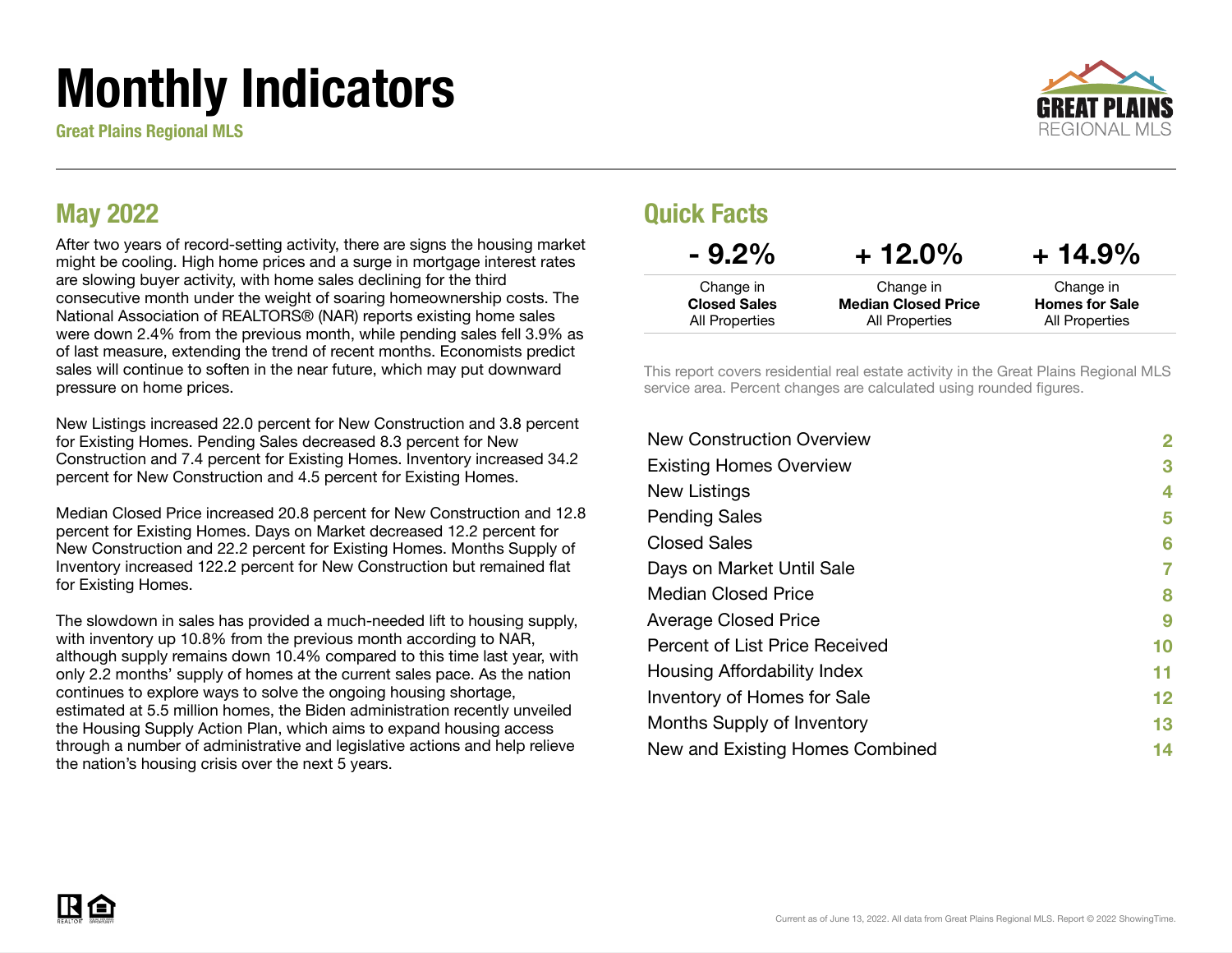### New Construction Overview

Key metrics by report month and for year-to-date (YTD) starting from the first of the year. New Construction properties only.



| <b>Key Metrics</b>                    | <b>Historical Sparkbars</b>                                          | $5 - 2021$ | 5-2022    | % Change  | <b>YTD 2021</b> | <b>YTD 2022</b> | % Change |
|---------------------------------------|----------------------------------------------------------------------|------------|-----------|-----------|-----------------|-----------------|----------|
| <b>New Listings</b>                   | $11 - 202$<br>$5 - 2020$<br>$11 - 2020$<br>$5 - 2021$<br>5-2022      | 209        | 255       | $+22.0%$  | 1,850           | 1,598           | $-13.6%$ |
| <b>Pending Sales</b>                  | $11 - 2020$<br>$5 - 2021$<br>$11 - 2021$<br>$5 - 2022$<br>$5 - 2020$ | 156        | 143       | $-8.3%$   | 1,491           | 1,131           | $-24.1%$ |
| <b>Closed Sales</b>                   | $5 - 2020$<br>$5 - 2021$<br>11-2021<br>11-2020<br>5-2022             | 240        | 211       | $-12.1%$  | 1,100           | 1,168           | $+6.2%$  |
| Days on Market Until Sale             | $5 - 2021$<br>$11 - 2021$<br>$5 - 2022$<br>$5 - 2020$<br>11-2020     | 41         | 36        | $-12.2%$  | 49              | 34              | $-30.6%$ |
| <b>Median Closed Price</b>            | 11-2020<br>$5 - 2021$<br>$5 - 2020$<br>$11 - 2021$<br>$5 - 2022$     | \$374,950  | \$452,950 | $+20.8%$  | \$352,779       | \$411,103       | $+16.5%$ |
| <b>Average Closed Price</b>           | $5 - 2020$<br>$11 - 2020$<br>$5 - 2021$<br>$11 - 2021$<br>$5 - 2022$ | \$387,856  | \$486,944 | $+25.5%$  | \$373,391       | \$447,339       | $+19.8%$ |
| <b>Percent of List Price Received</b> | $5 - 2020$<br>11-2020<br>$5 - 2021$<br>11-2021<br>$5 - 2022$         | 101.2%     | 102.3%    | $+1.1%$   | 101.2%          | 101.9%          | $+0.7%$  |
| <b>Housing Affordability Index</b>    | $5 - 2020$<br>$11 - 2020$<br>$5 - 2021$<br>$11 - 2021$<br>$5 - 2022$ | 112        | 72        | $-35.7%$  | 119             | 79              | $-33.6%$ |
| <b>Inventory of Homes for Sale</b>    | $5 - 2020$<br>11-2020<br>$5 - 2021$<br>11-2021<br>$5 - 2022$         | 535        | 718       | $+34.2%$  |                 |                 |          |
| <b>Months Supply of Inventory</b>     | $5 - 2021$<br>$5 - 2020$<br>$11 - 2020$<br>$11 - 2021$<br>$5 - 2022$ | 1.8        | 4.0       | $+122.2%$ |                 |                 |          |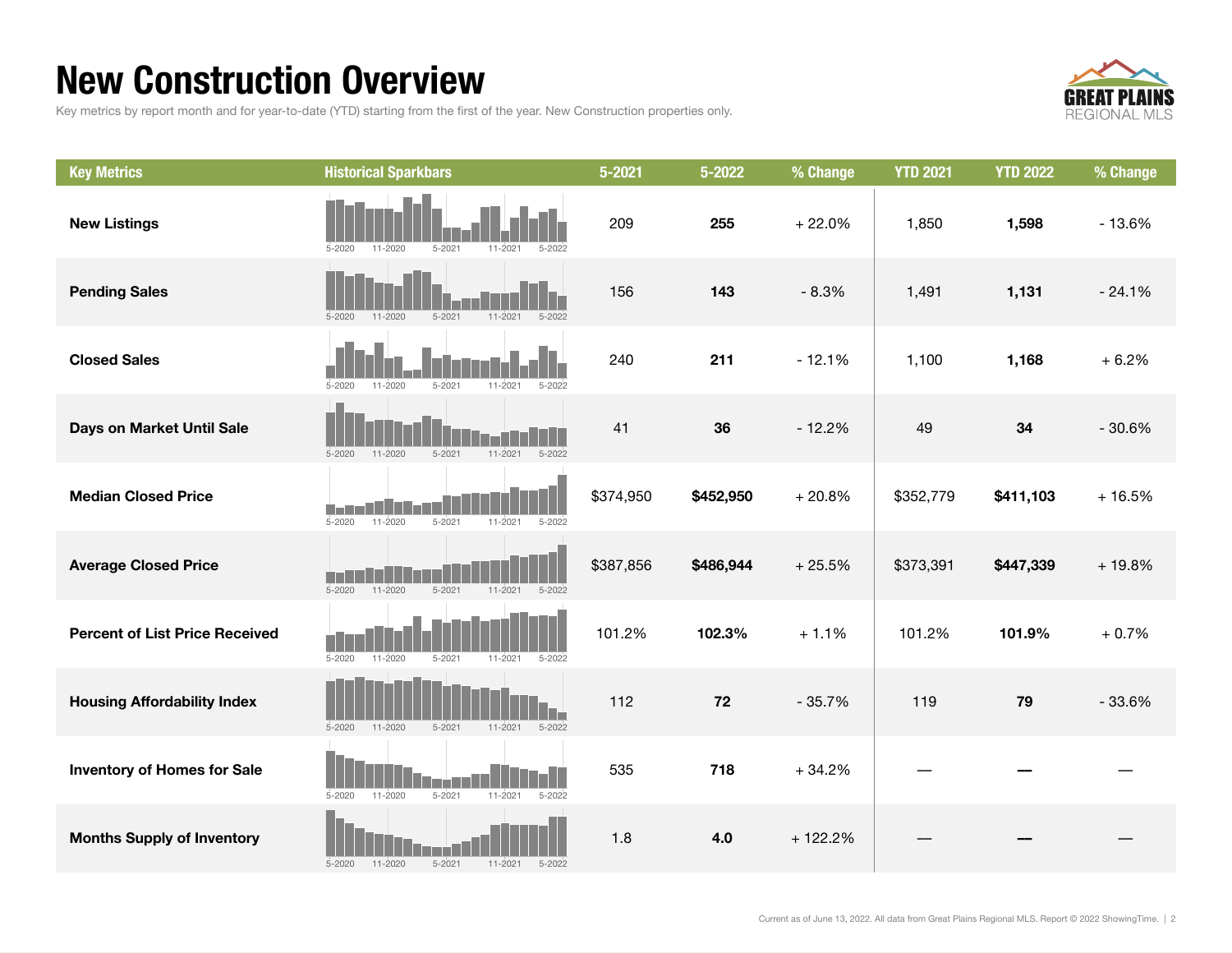### Existing Homes Overview

Key metrics by report month and for year-to-date (YTD) starting from the first of the year. Existing Homes properties only.



| <b>Key Metrics</b>                    | <b>Historical Sparkbars</b>                                          | $5 - 2021$       | 5-2022         | % Change | <b>YTD 2021</b> | <b>YTD 2022</b> | % Change |
|---------------------------------------|----------------------------------------------------------------------|------------------|----------------|----------|-----------------|-----------------|----------|
| <b>New Listings</b>                   | 11-2020<br>$5 - 2021$<br>$5 - 2020$<br>$11 - 2021$<br>5-2022         | 2,151            | 2,232          | $+3.8%$  | 8,806           | 8,989           | $+2.1%$  |
| <b>Pending Sales</b>                  | $5 - 2020$<br>$11 - 2020$<br>$5 - 2021$<br>$11 - 2021$<br>$5 - 2022$ | 1,988            | 1,841          | $-7.4%$  | 7,798           | 7,675           | $-1.6%$  |
| <b>Closed Sales</b>                   | $5 - 2021$<br>$5 - 2022$<br>$5 - 2020$<br>$11 - 2020$<br>11-2021     | 1,762            | 1,606          | $-8.9%$  | 6,374           | 6,309           | $-1.0%$  |
| Days on Market Until Sale             | $5 - 2021$<br>11-2021<br>$5 - 2022$<br>$5 - 2020$<br>11-2020         | $\boldsymbol{9}$ | $\overline{7}$ | $-22.2%$ | 13              | 10              | $-23.1%$ |
| <b>Median Closed Price</b>            | $5 - 2020$<br>$11 - 2020$<br>$5 - 2021$<br>$11 - 2021$<br>$5 - 2022$ | \$235,000        | \$265,000      | $+12.8%$ | \$225,000       | \$250,000       | $+11.1%$ |
| <b>Average Closed Price</b>           | $11 - 2020$<br>$5 - 2021$<br>5-2020<br>11-2021<br>5-2022             | \$271,291        | \$297,424      | $+9.6%$  | \$253,962       | \$281,640       | $+10.9%$ |
| <b>Percent of List Price Received</b> | $5 - 2020$<br>$11 - 2020$<br>$5 - 2021$<br>11-2021<br>$5 - 2022$     | 103.1%           | 103.9%         | $+0.8%$  | 101.6%          | 102.6%          | $+1.0%$  |
| <b>Housing Affordability Index</b>    | $11 - 2020$<br>$5 - 2021$<br>$11 - 2021$<br>$5 - 2022$<br>$5 - 2020$ | 179              | 123            | $-31.3%$ | 187             | 131             | $-29.9%$ |
| <b>Inventory of Homes for Sale</b>    | $5 - 2022$<br>$5 - 2020$<br>11-2020<br>$5 - 2021$<br>11-2021         | 993              | 1,038          | $+4.5%$  |                 |                 |          |
| <b>Months Supply of Inventory</b>     | $5 - 2020$<br>$11 - 2020$<br>$5 - 2021$<br>$11 - 2021$<br>$5 - 2022$ | 0.6              | 0.6            | 0.0%     |                 |                 |          |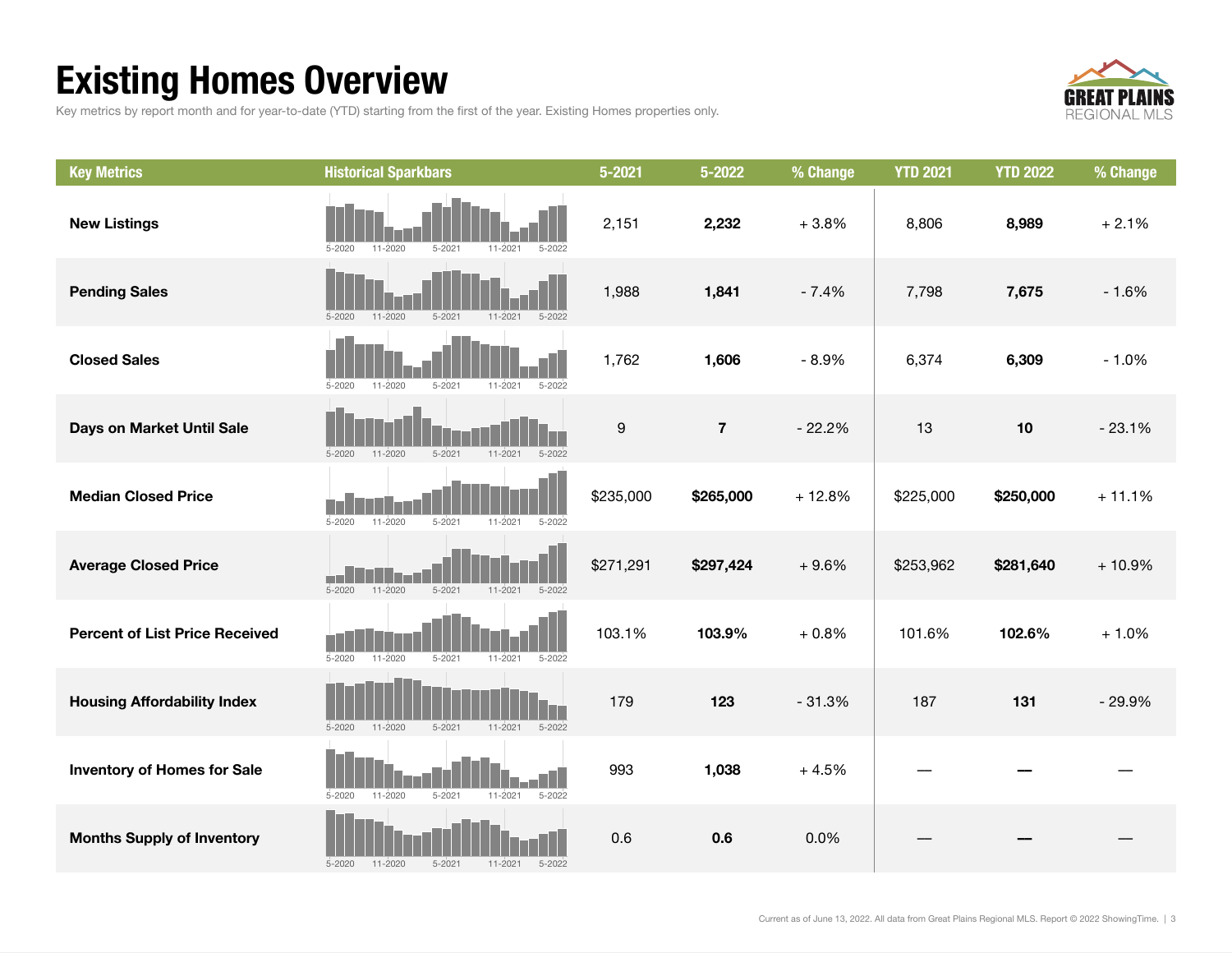### New Listings

A count of the properties that have been newly listed on the market in a given month.





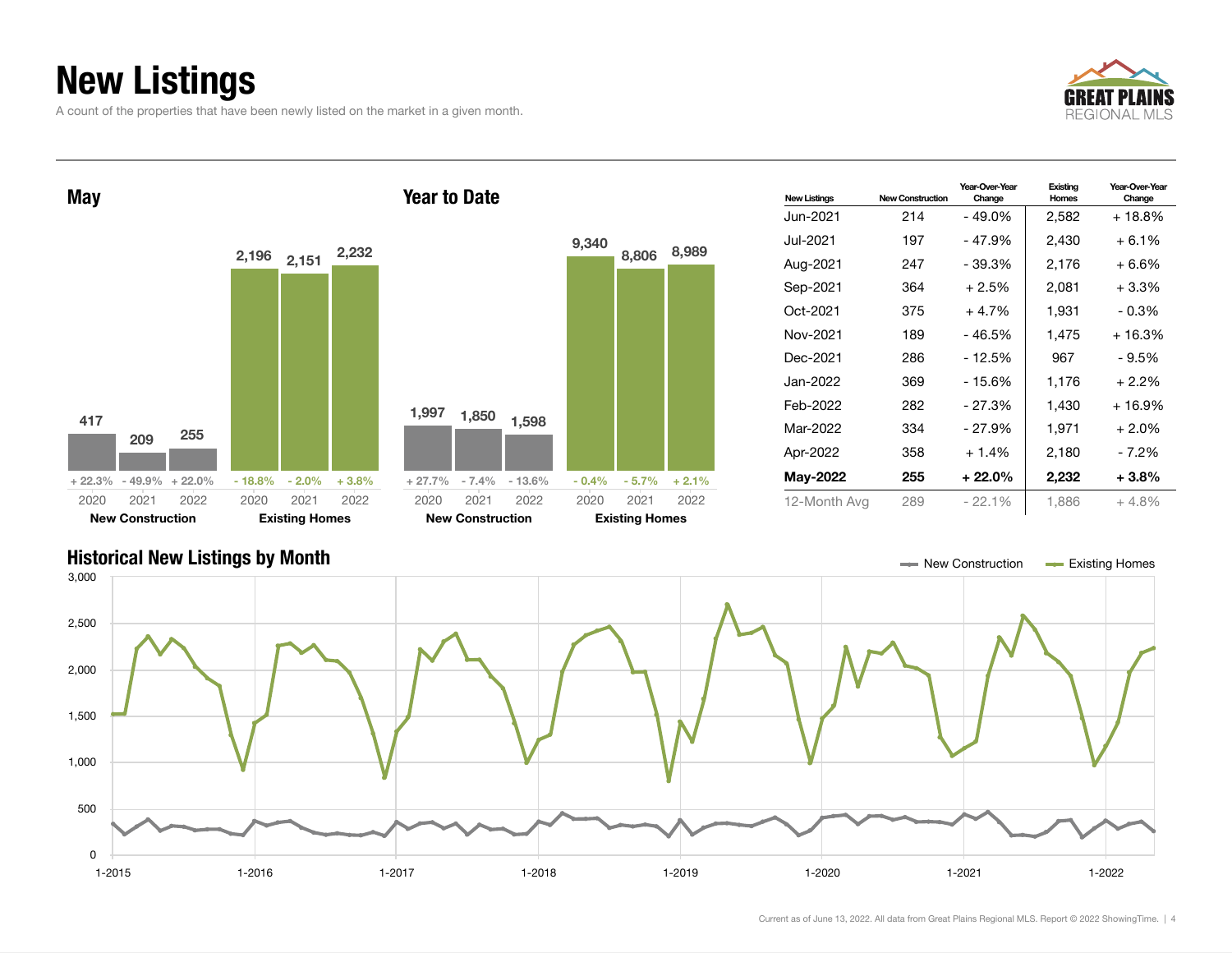### Pending Sales

A count of the properties on which offers have been accepted in a given month.





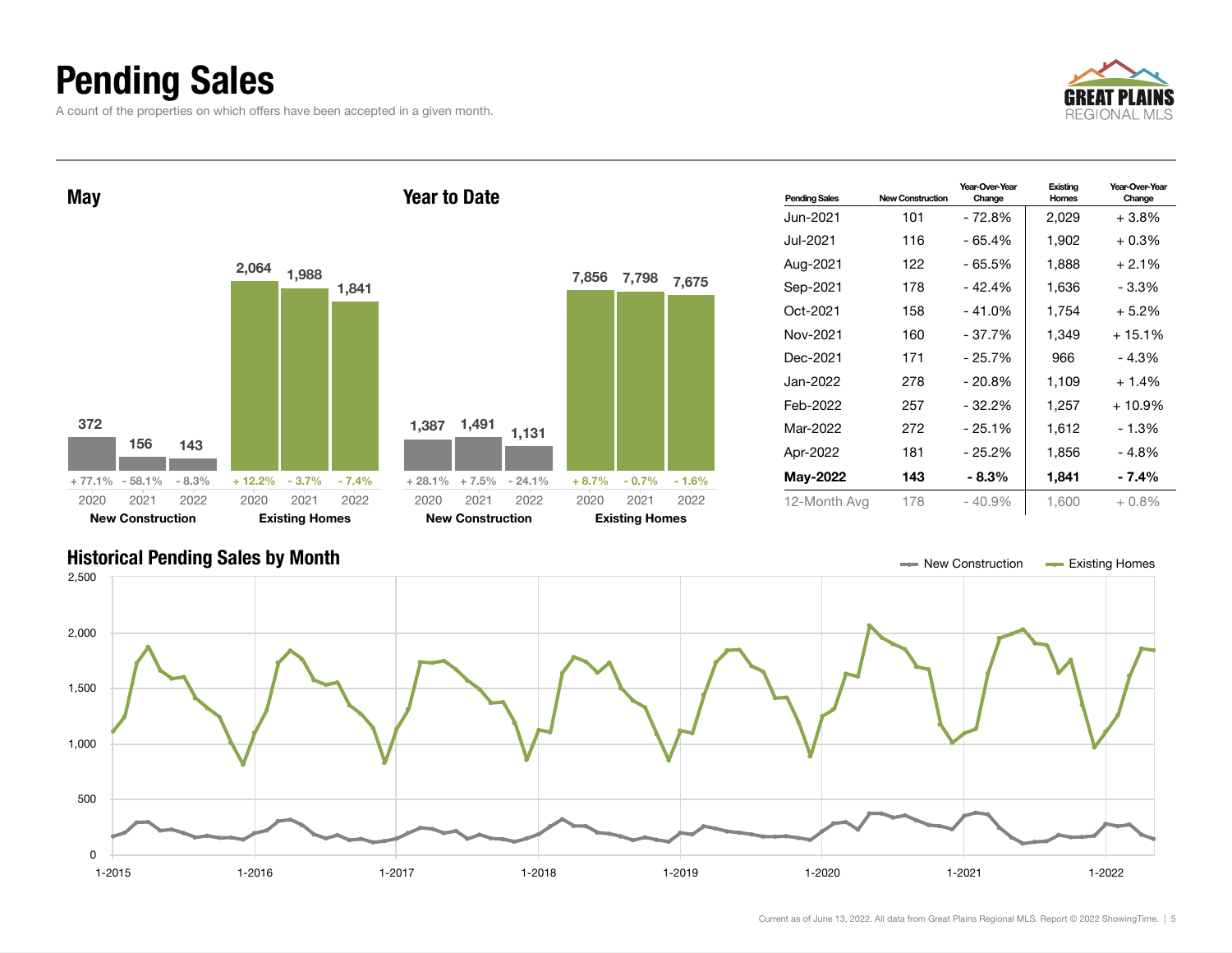### Closed Sales

A count of the actual sales that closed in a given month.





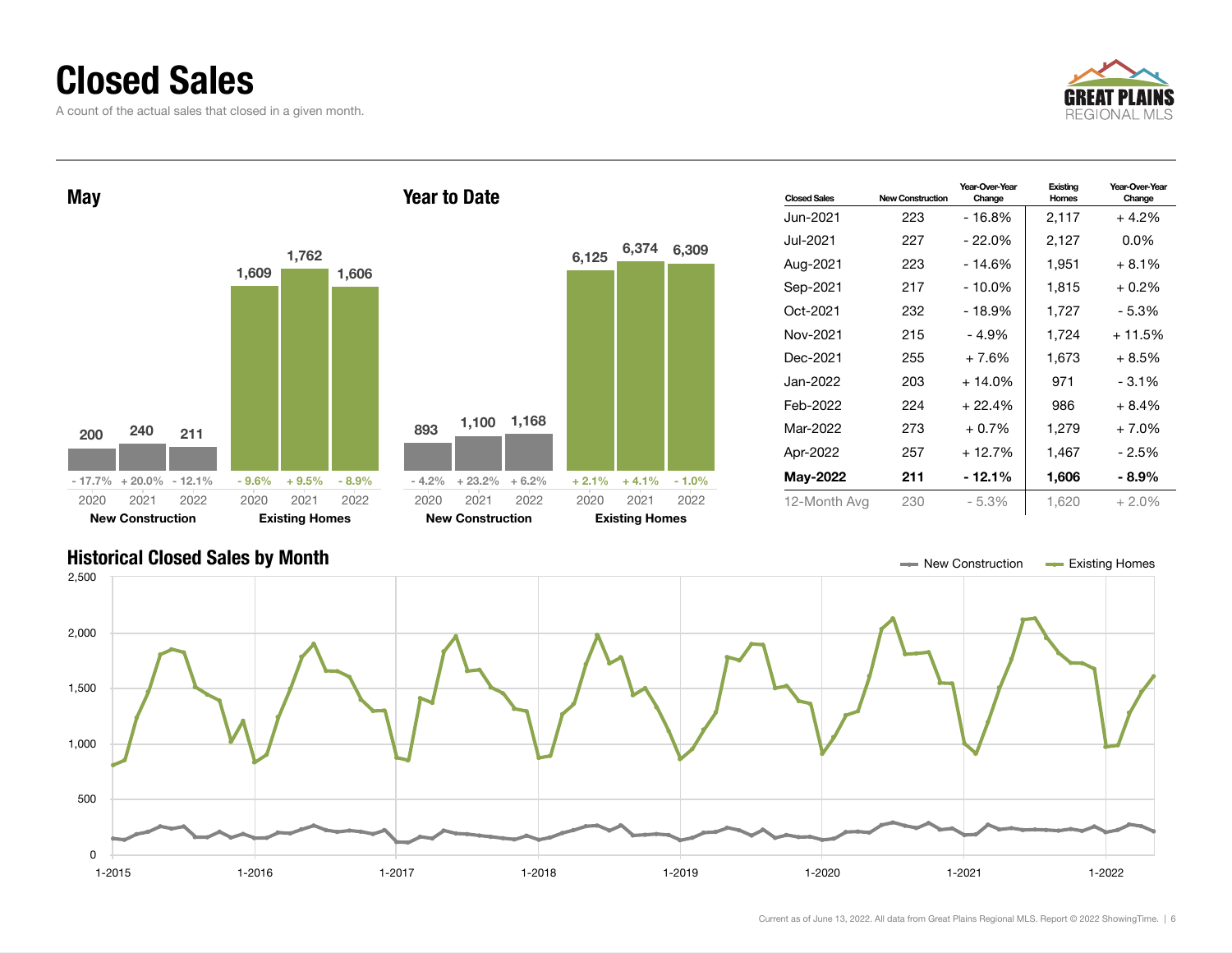### Days on Market Until Sale

Average number of days between when a property is listed and when an offer is accepted in a given month.





| Days on Market | <b>New Construction</b> | Year-Over-Year<br>Change | Existing<br>Homes | Year-Over-Year<br>Change |
|----------------|-------------------------|--------------------------|-------------------|--------------------------|
| Jun-2021.      | 35                      | $-58.8%$                 | 8                 | - 57.9%                  |
| Jul-2021       | 33                      | - 49.2%                  | 7                 | - 56.3%                  |
| Aug-2021       | 32                      | - 50.0%                  | 9                 | - 35.7%                  |
| Sep-2021       | 26                      | - 46.9%                  | 10                | - 28.6%                  |
| Oct-2021       | 22                      | $-56.9%$                 | 11                | - 15.4%                  |
| Nov-2021       | 27                      | $-47.1%$                 | 12                | $0.0\%$                  |
| Dec-2021       | 32                      | $-36.0%$                 | 13                | $0.0\%$                  |
| Jan-2022       | 27                      | $-37.2%$                 | 14                | $-6.7%$                  |
| Feb-2022       | 39                      | - 17.0%                  | 13                | - 31.6%                  |
| Mar-2022       | 33                      | $-45.0%$                 | 11                | $-21.4%$                 |
| Apr-2022       | 37                      | $-30.2\%$                | 8                 | $-20.0\%$                |
| May-2022       | 36                      | - 12.2%                  | 7                 | - 22.2%                  |
| 12-Month Avg*  | 32                      | $-43.4%$                 | 10                | $-28.2\%$                |

\* Days on Market for all properties from June 2021 through May 2022. This is not the average of the individual figures above.



 $13 \t 10$ 

2021 2022

Existing Homes

#### Historical Days on Market Until Sale by Month New York New York New York New York New York New York Homes Existing Homes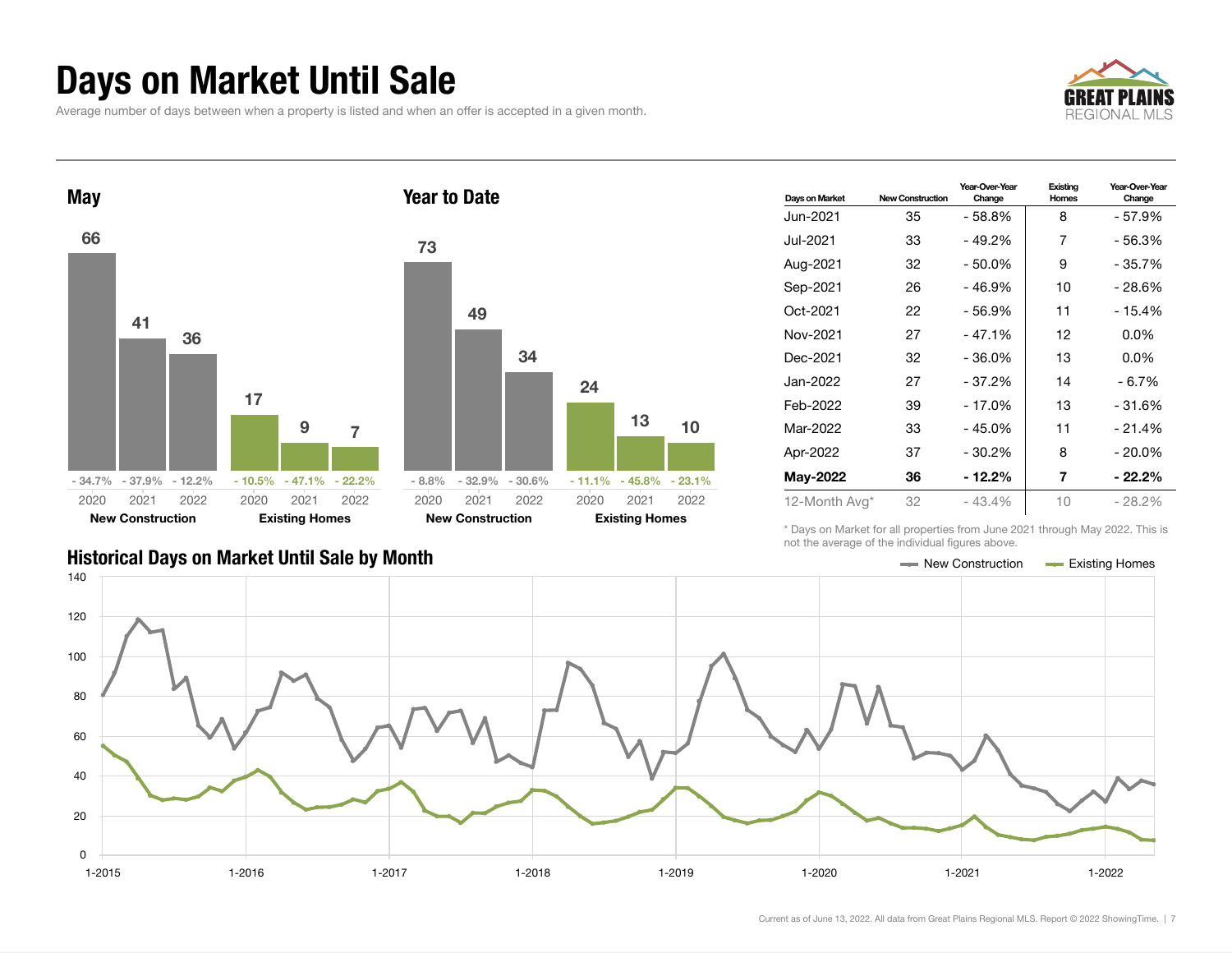### Median Closed Price

Point at which half of the sales sold for more and half sold for less, not accounting for seller concessions, in a given month.



May \$341,025 \$374,950 \$452,950 + 5.4% + 9.9% + 20.8% \$209,000 \$235. \$265,000  $+ 6.4\% + 12.$ 2020 New Construction 2021 2022 2020 Existing 202 Year to Date \$329,950 \$352,779 \$411,103  $+4.1\%$   $+6.9\%$   $+16.5\%$ 2020 New Construction

| <b>Median Closed Price</b> | <b>New Construction</b> | Year-Over-Year<br>Change | Existing<br>Homes | Year-Over-Year<br>Change |
|----------------------------|-------------------------|--------------------------|-------------------|--------------------------|
| Jun-2021 <b>.</b>          | \$370.221               | $+11.6%$                 | \$245,000         | $+17.9%$                 |
| Jul-2021                   | \$379,900               | $+11.7%$                 | \$240,500         | $+7.8%$                  |
| Aug-2021                   | \$385,000               | + 16.0%                  | \$240,000         | + 11.6%                  |
| Sep-2021                   | \$379,906               | $+10.1\%$                | \$239,900         | $+13.2%$                 |
| Oct-2021                   | \$390.264               | $+10.0\%$                | \$235.000         | $+9.3%$                  |
| Nov-2021                   | \$385,476               | $+5.6%$                  | \$235,000         | $+8.5%$                  |
| Dec-2021                   | \$405,233               | + 15.8%                  | \$230,000         | $+11.7%$                 |
| Jan-2022.                  | \$394.990               | $+10.5%$                 | \$231.000         | $+11.1%$                 |
| Feb-2022                   | \$395,639               | $+16.8%$                 | \$232,000         | $+10.5%$                 |
| Mar-2022                   | \$400.105               | $+16.0\%$                | \$250.000         | + 12.4%                  |
| Apr-2022                   | \$416,250               | + 18.9%                  | \$260,000         | $+13.0\%$                |
| May-2022                   | \$452,950               | $+20.8\%$                | \$265,000         | + 12.8%                  |
| 12-Month Avg*              | \$396,752               | $+14.2\%$                | \$241,000         | $+10.6\%$                |

\* Median Closed Price for all properties from June 2021 through May 2022. This is not the average of the individual figures above.



#### Historical Median Closed Price by Month **New Construction According Closed Price by Month** New Construction According Homes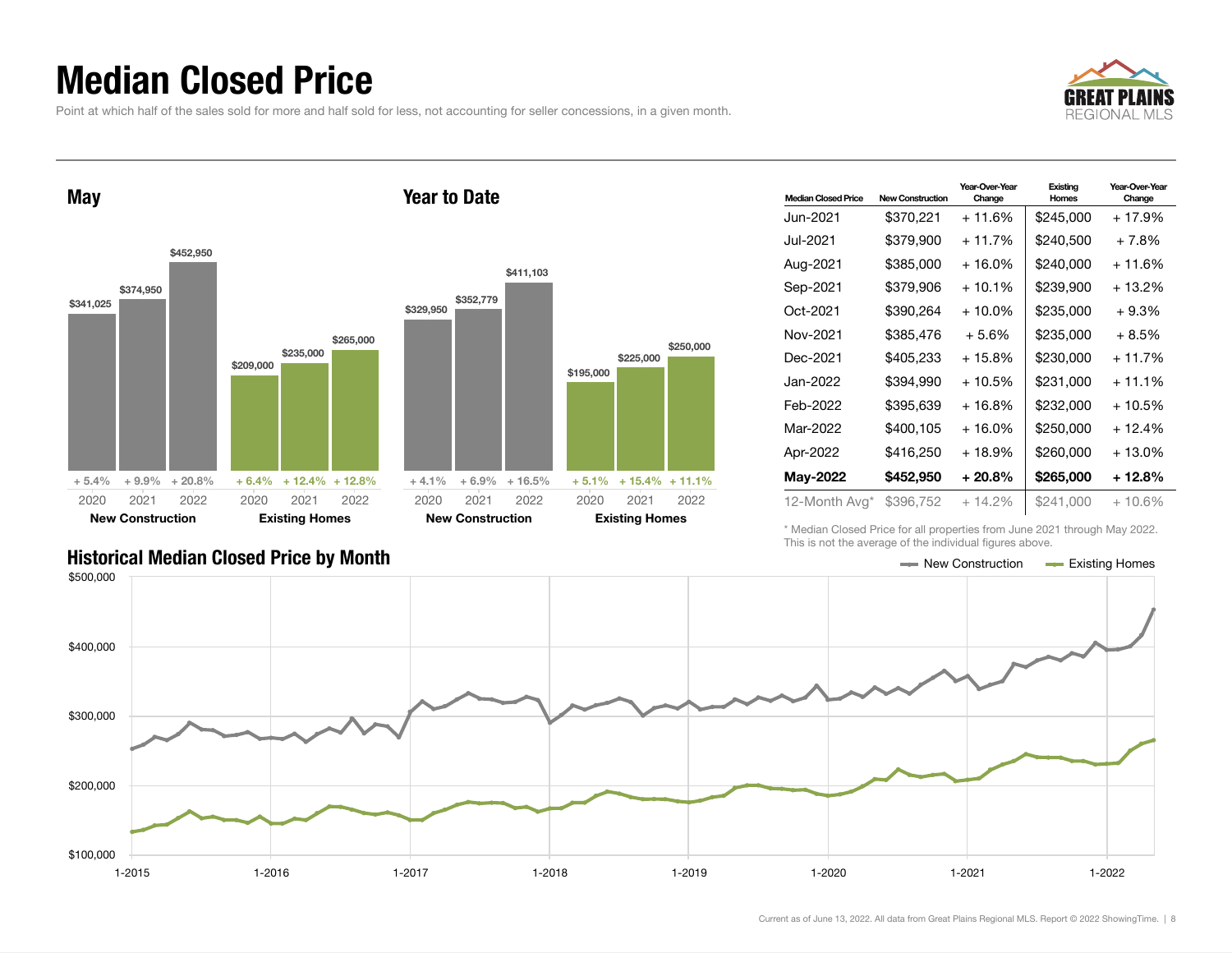### Average Closed Price

Average sales price for all closed sales, not accounting for seller concessions, in a given month.



May \$357,891 \$387,856 \$486,944 + 1.5% + 8.4% + 25.5% \$234,893 \$271,291 \$297,424 + 3.2% + 15.5% + 9.6% 2020 New Construction 2021 2022 2020 Existing Homes 2021 2022 Year to Date \$347,516 \$373,391 \$447,339 + 3.7% + 7.4% + 19.8% \$221,157 \$253,962  $+4.1\% +14.8\% +10.9\%$ 2020 New Construction 2021 2022 2020 Existing Homes 2021 2022

| <b>Average Closed Price</b> | <b>New Construction</b> | Year-Over-Year<br>Change | Existing<br>Homes | Year-Over-Year<br>Change |
|-----------------------------|-------------------------|--------------------------|-------------------|--------------------------|
| Jun-2021.                   | \$394,850               | + 11.8%                  | \$284,912         | $+20.0\%$                |
| Jul-2021                    | \$392,732               | $+8.6\%$                 | \$285,243         | $+12.0%$                 |
| Aug-2021                    | \$407,380               | $+12.6%$                 | \$275,355         | $+10.2%$                 |
| Sep-2021                    | \$407,571               | $+8.1%$                  | \$273,733         | + 10.8%                  |
| Oct-2021                    | \$413,691               | + 11.8%                  | \$268,431         | $+7.3%$                  |
| Nov-2021                    | \$409,886               | $+6.8%$                  | \$273,755         | + 9.5%                   |
| Dec-2021                    | \$431.423               | + 12.8%                  | \$259,500         | $+7.1%$                  |
| Jan-2022                    | \$427,037               | $+12.7%$                 | \$264,276         | $+11.7%$                 |
| Feb-2022                    | \$438,415               | $+21.0%$                 | \$261,601         | $+8.2%$                  |
| Mar-2022                    | \$438,755               | + 19.2%                  | \$277,793         | + 12.5%                  |
| Apr-2022                    | \$447,911               | $+21.3%$                 | \$292,689         | + 13.4%                  |
| May-2022                    | \$486,944               | $+25.5\%$                | \$297,424         | $+9.6%$                  |
| 12-Month Avg*               | \$425,019               | $+14.6\%$                | \$277,243         | $+11.1%$                 |

Historical Average Closed Price by Month **New Construction Average Closed Price by Month** New Construction **New Construction** 

\* Average Closed Price for all properties from June 2021 through May 2022. This is not the average of the individual figures above.



\$281,640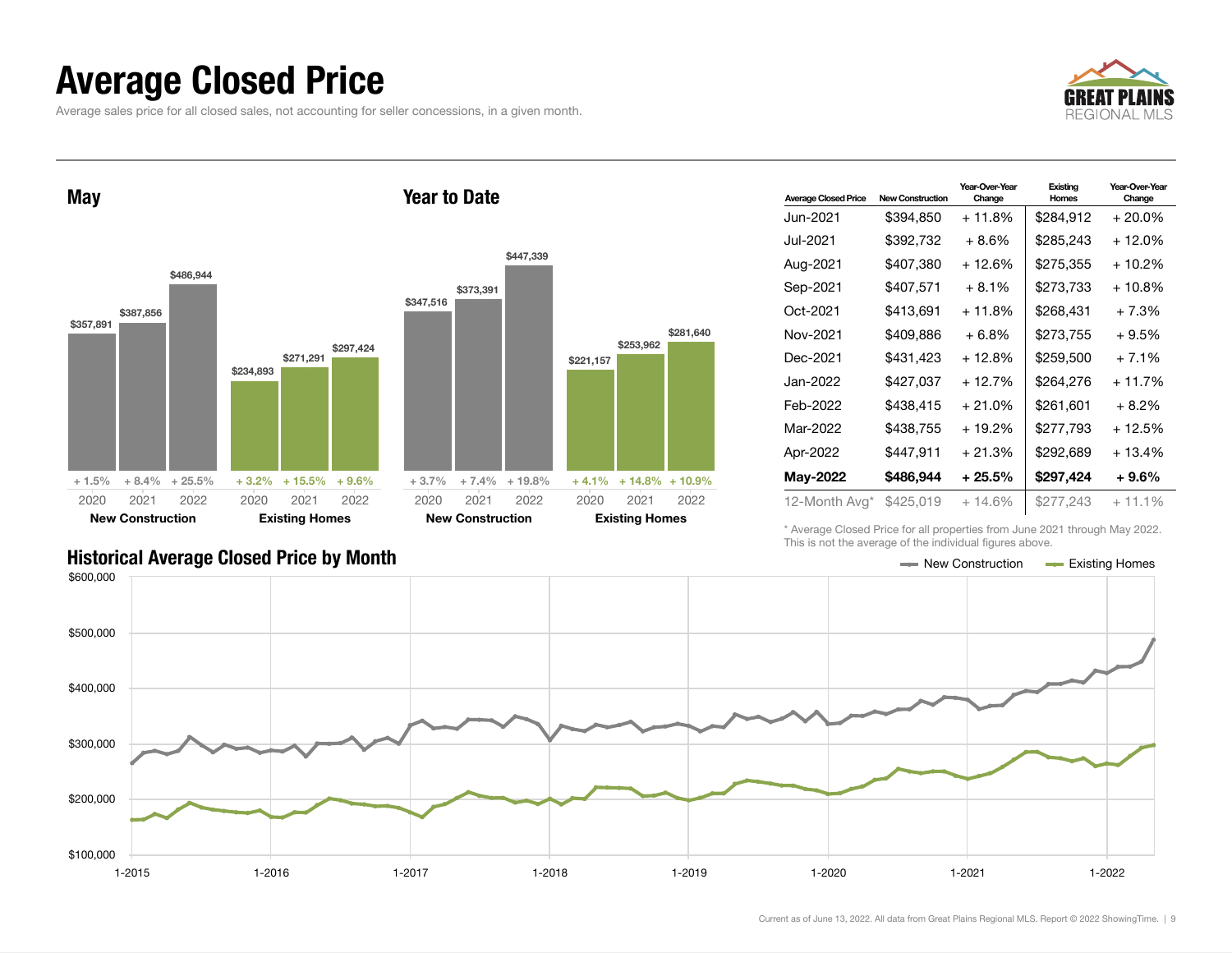### Percent of List Price Received

Percentage found when dividing a property's sales price by its most recent list price, then taking the average for all properties sold in a given month, not accounting for seller concessions.





| Pct. of List Price<br>Received | <b>New Construction</b> | Year-Over-Year<br>Change | Existing<br>Homes | Year-Over-Year<br>Change |
|--------------------------------|-------------------------|--------------------------|-------------------|--------------------------|
| Jun-2021                       | 101.5%                  | $+0.9%$                  | 103.1%            | + 3.5%                   |
| Jul-2021.                      | 101.4%                  | $+1.1\%$                 | 102.5%            | $+2.4%$                  |
| Aug-2021                       | 101.7%                  | $+1.3%$                  | 101.2%            | + 0.9%                   |
| Sep-2021                       | 101.4%                  | $+0.6%$                  | 100.4%            | $0.0\%$                  |
| Oct-2021                       | 101.5%                  | $+0.5%$                  | 100.1%            | $0.0\%$                  |
| Nov-2021                       | 101.6%                  | $+0.7%$                  | 100.3%            | $+0.4%$                  |
| Dec-2021                       | 102.0%                  | $+1.4%$                  | 99.0%             | - 0.7%                   |
| Jan-2022                       | 102.1%                  | $+1.1%$                  | 100.1%            | + 0.5%                   |
| Feb-2022                       | 101.7%                  | $-0.1%$                  | 101.1%            | $+1.4%$                  |
| Mar-2022                       | 101.8%                  | $+1.1\%$                 | 102.7%            | + 1.2%                   |
| Apr-2022                       | 101.7%                  | $+0.2\%$                 | 103.8%            | + 1.5%                   |
| <b>May-2022</b>                | 102.3%                  | $+1.1%$                  | 103.9%            | $+0.8%$                  |
| 12-Month Avg*                  | 101.7%                  | $+0.8\%$                 | 101.6%            | $+1.0%$                  |

\* Pct. of List Price Received for all properties from June 2021 through May 2022. This is not the average of the individual figures above.

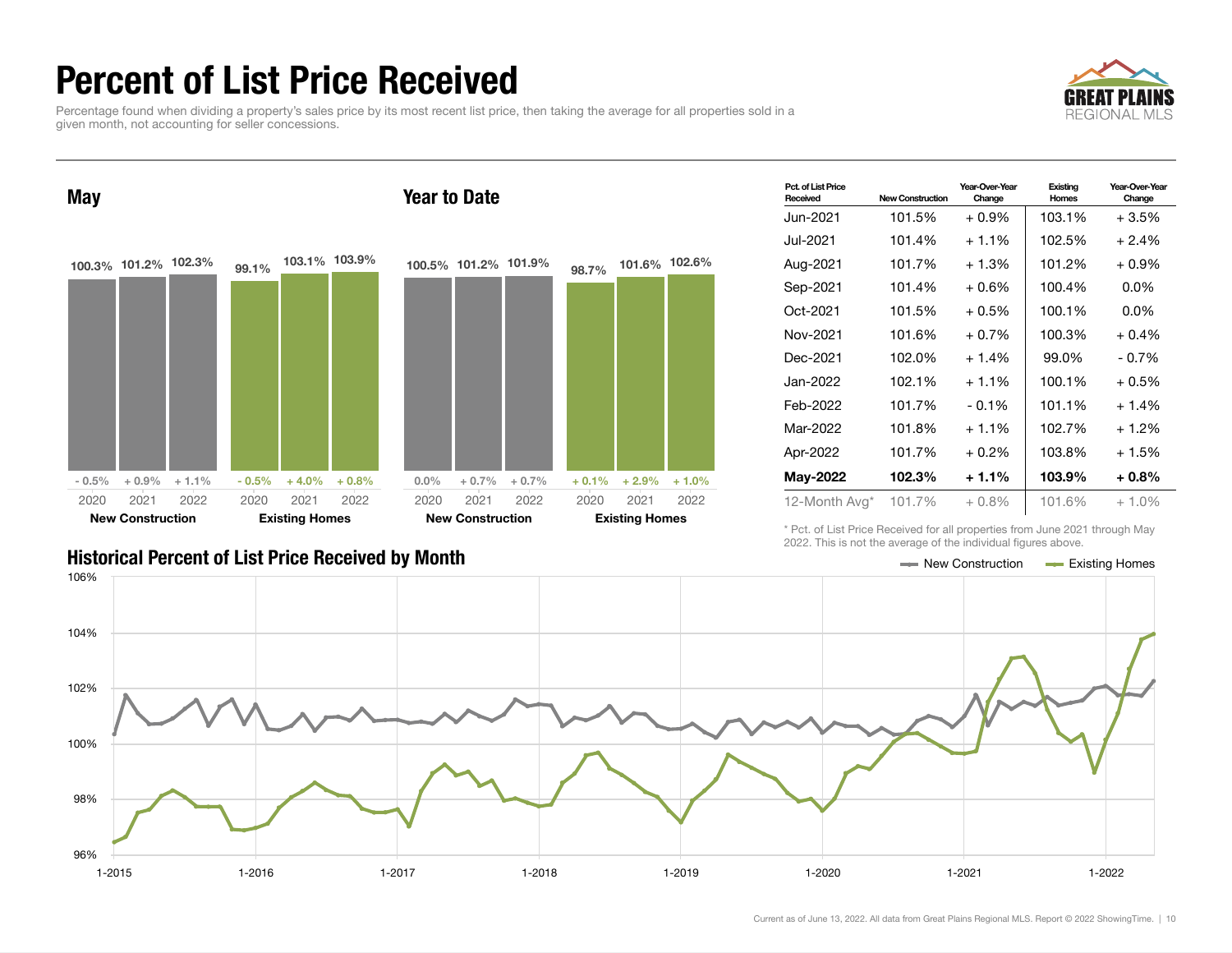## Housing Affordability Index

This index measures housing affordability for the region. For example, an index of 120 means the median household income is 120% of what is necessary to qualify for the median-priced home under prevailing interest rates. A higher number means greater affordability.



Year-Over-Year Change

Existing Homes

Affordability Index New Construction Year-Over-Year Change Jun-2021 114 - 7.3% 172 - 12.7% Jul-2021 112 - 8.2% 177 - 4.8% Aug-2021 108 - 14.3% 173 - 10.8% Sep-2021 109 - 9.9% | 172 - 13.1% Oct-2021 106 - 10.9% 176 - 10.2% Nov-2021 110 - 5.2% 180 - 8.2% Dec-2021 99 - 18.9% 175 - 15.9% Jan-2022 99 - 17.5% 169 - 18.4% Feb-2022 97 - 23.0% 166 - 18.6% Mar-2022 88 - 27.3% 141 - 24.6% Apr-2022 78 - 34.5% 126 - 30.4% May-2022 72 - 35.7% 123 - 31.3% 12-Month Avg 99 - 18.2% 163 - 16.0% May 119 112 72 + 5.3% - 5.9% - 35.7% 194 179 123 + 4.3% - 7.7% - 31.3% 2020 New Construction 2021 2022 2020 Existing Homes 2021 2022 Year to Date 123 119 79  $+7.0\%$   $-3.3\%$   $-33.6\%$ 208 187 131 + 5.6% - 10.1% - 29.9% 2020 New Construction 2021 2022 2020 Existing Homes 2021 2022

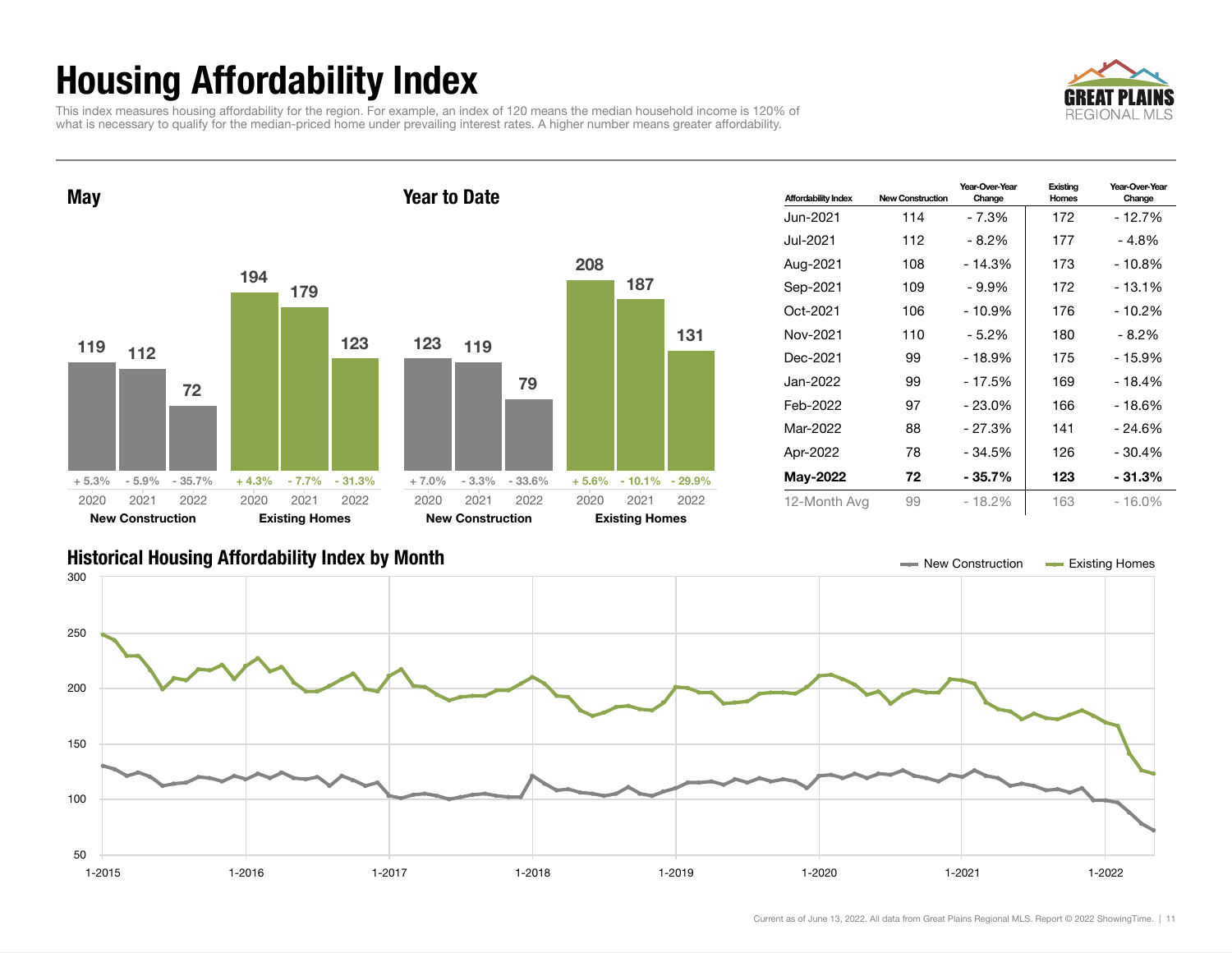### Inventory of Homes for Sale

The number of properties available for sale in active status at the end of a given month.







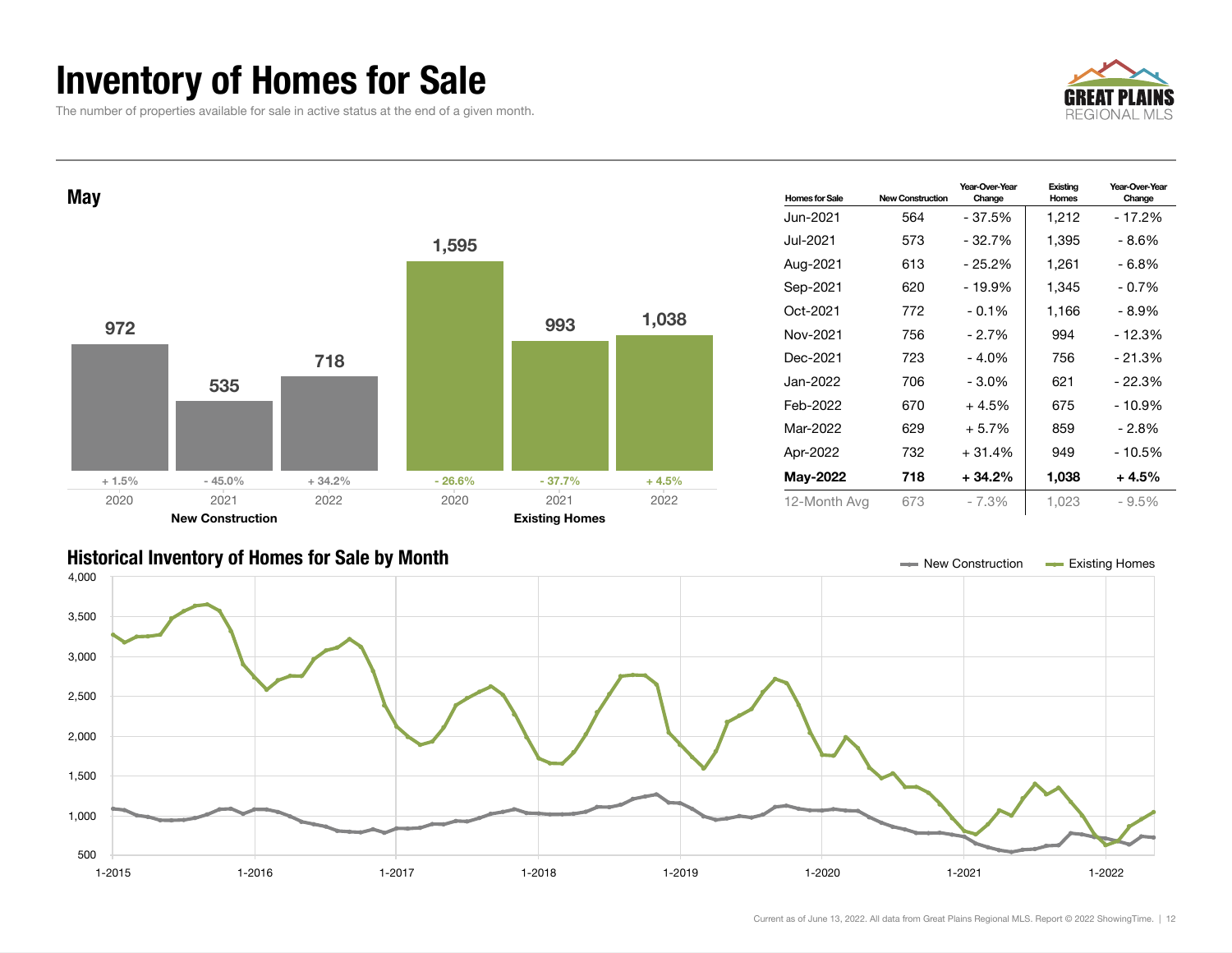### Months Supply of Inventory

The inventory of homes for sale at the end of a given month, divided by the average monthly pending sales from the last 12 months.





| <b>Months Supply</b> | <b>New Construction</b> | Year-Over-Year<br>Change | Existing<br>Homes | Year-Over-Year<br>Change |
|----------------------|-------------------------|--------------------------|-------------------|--------------------------|
| Jun-2021             | 2.0                     | - 50.0%                  | 0.8               | - 20.0%                  |
| Jul-2021             | 2.2                     | - 38.9%                  | 0.9               | - 10.0%                  |
| Aug-2021             | 2.5                     | $-21.9%$                 | 0.8               | - 11.1%                  |
| Sep-2021             | 2.7                     | $-6.9%$                  | 0.8               | - 11.1%                  |
| Oct-2021             | 3.5                     | $+25.0%$                 | 0.7               | $-12.5%$                 |
| Nov-2021             | 3.5                     | $+29.6%$                 | 0.6               | - 14.3%                  |
| Dec-2021             | 3.5                     | $+34.6%$                 | 0.5               | - 16.7%                  |
| Jan-2022             | 3.5                     | $+45.8%$                 | 0.4               | $-20.0\%$                |
| Feb-2022             | 3.5                     | $+66.7%$                 | 0.4               | $-20.0\%$                |
| Mar-2022             | 3.4                     | + 78.9%                  | 0.5               | - 16.7%                  |
| Apr-2022             | 4.1                     | $+141.2%$                | 0.6               | - 14.3%                  |
| <b>May-2022</b>      | 4.0                     | + 122.2%                 | 0.6               | $0.0\%$                  |
| 12-Month Avg*        | 3.2                     | $+21.9%$                 | 0.6               | - 12.0%                  |

#### Historical Months Supply of Inventory by Month New York New York New York New York New Construction Access Existing Homes

\* Months Supply for all properties from June 2021 through May 2022. This is not the average of the individual figures above.